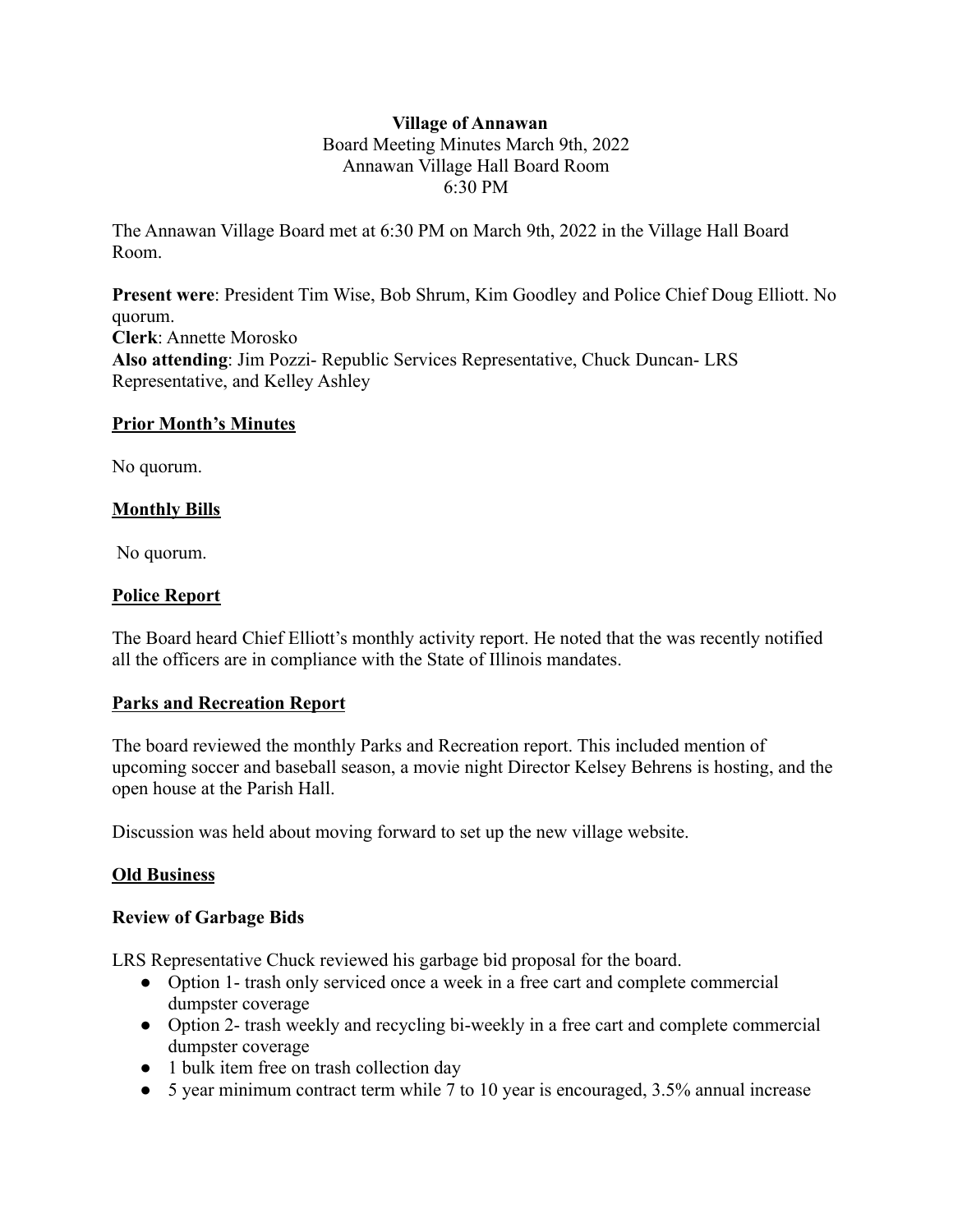- Curbside trash \$11.40 per cart with 3.5% annual increase
- Offers pick-up from door for handicapped individuals
- 95 or 65 gallon cart
- Can offer a sticker program for extra trash or can rent an additional cart for an amount the village decides

Republic representative Jim reviewed the details of their garbage bid proposal for the board.

- Seven year contract with an optional 3 year extension
- \$14.00 per home with 3.25% annual increases
- Each resident will be supplied with one Republic Services 95g cart for weekly trash pickup and one 95g cart for every other week recycling pickup
- Residents will be able to set out each week one bulk item for pickup at no extra charge
- Option to rent additional carts for \$3.50 per month billed directly to the resident
- Plan to meet with Annawan businesses to get current container sizes, service levels and other needs

Village to maintain yard waste

## **New Business:**

## **Village wide garage sale**

- Spring-Mother's Day Weekend
	- Suggestion of Fall garage sale as well

#### **Junior Achievement Announcement**

- April 7 is Junior Achievement Day
- Posted on website

# **Notes:**

- **● Water Tower Leak**
	- Stopped use of heater
	- Waiting to thaw naturally before we can find out where the leak is

# **● Rename the Parish Hall**

- Come up with name ideas
- **New Coffee Shop**
	- Next to Front Street Tap
- **● Mick's**
	- Opening back up soon
- **● State Representative**